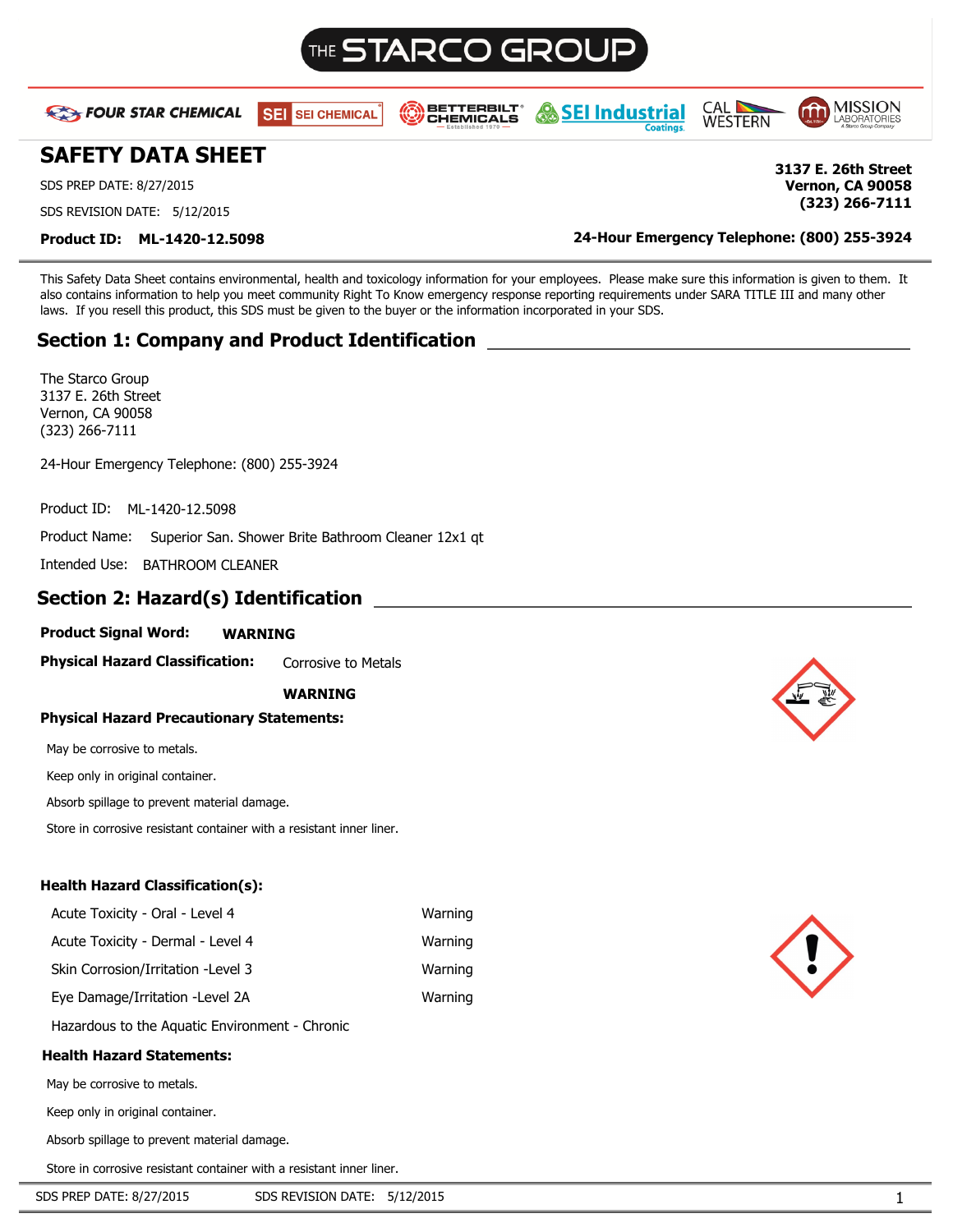# THE **STARCO GROL**

**EXT FOUR STAR CHEMICAL** 

SEI SEI CHEMICAL

**BETTERBILT** CHEMICALS

*-* SEI Industrial

**CAL** MISSION **WESTERN** 

> **Vernon, CA 90058 (323) 266-7111**

## **SAFETY DATA SHEET 3137 E. 26th Street**

SDS PREP DATE: 8/27/2015

SDS REVISION DATE: 5/12/2015

## **Product ID: ML-1420-12.5098 24-Hour Emergency Telephone: (800) 255-3924**

## **Section 3: Product Composition**

|                               | CAS#       | % Range |     | PEL             | TLV             |
|-------------------------------|------------|---------|-----|-----------------|-----------------|
| ALCOHOL ETHOXYLATED           | 68439-51-0 | 1%      | 5%  | N/D             | N/D             |
| PHOSPHORIC ACID <sup>*</sup>  | 7664-38-2  | 10%     | 20% | 1 MG/M3         | 1 MG/M3         |
| <b>INERT MATERIAL</b>         | 7732-18-5  | 60%     | 80% | NOT ESTABLISHED | NOT ESTABLISHED |
| Dodecyl Benzene Sulfonic Acid | 25155-30-0 | $1\%$   | 5%  | N/D             | N/D             |

Specific chemical identity and exact percentages are withheld as Trade Secret.

## **Section 4: First-Aid Measures**

Wash hands and exposed areas thoroughly after handling.

Do no eat, drink or smoke when using this product.

Avoid release to the environment.

Wear protective gloves/protective clothing/eye protection/face protection.

IF SWALLOWED: Call a POISON CENTER/doctor if you feel unwell.

IF ON SKIN: Wash with plenty of water.

IF IN EYES: Rinse cautiously with water for several minutes. Remove contact lenses, if present and easy to do. Continue rinsing.

Call a POISON CENTER/doctor/physician if you feel unwell.

See Section 12 if specific treatment is applicable.

If skin irritation occurs: Get medical advice/attention.

If eye irritation persists: Get medical advice/attention.

Wash contaminated clothing before reuse.

Dispose of contents/container in accordance with local regulations.

PERMISSIBLE EXPOSURE LEVEL: See Section III Components

EFFECTS OF ACUTE OVEREXPOSURE:

EYES: Causes severe damage and even blindness very rapidly. SKIN: Causes burns, possible ulceration. BREATHING: Mist or dust can cause damage to nasal and respiratory passages. SWALLOWING: Results in severe damage to mucous membranes and deep tissues, can result in death on penetration to vital areas.

### FIRST AID:

IF ON SKIN: Immediately flush exposed area with water for at least 15 minutes, get medical attention. Remove contaminated clothing. Launder contaminated clothing before re-use. IF ON EYES: Immediately flush with large amounts of water for 15 minutes, lifting upper and lower lids occasionally. Get immediate medical attention. If physician is not immediately available, continue flushing with water. IF SWALLOWED: DO NOT INDUCE VOMITING. Vomiting will cause further damage to throat. Dilute

SDS PREP DATE: 8/27/2015 SDS REVISION DATE: 5/12/2015 309 2014 2015 2016 2017 2018 2019 2020 2020 2020 2020 20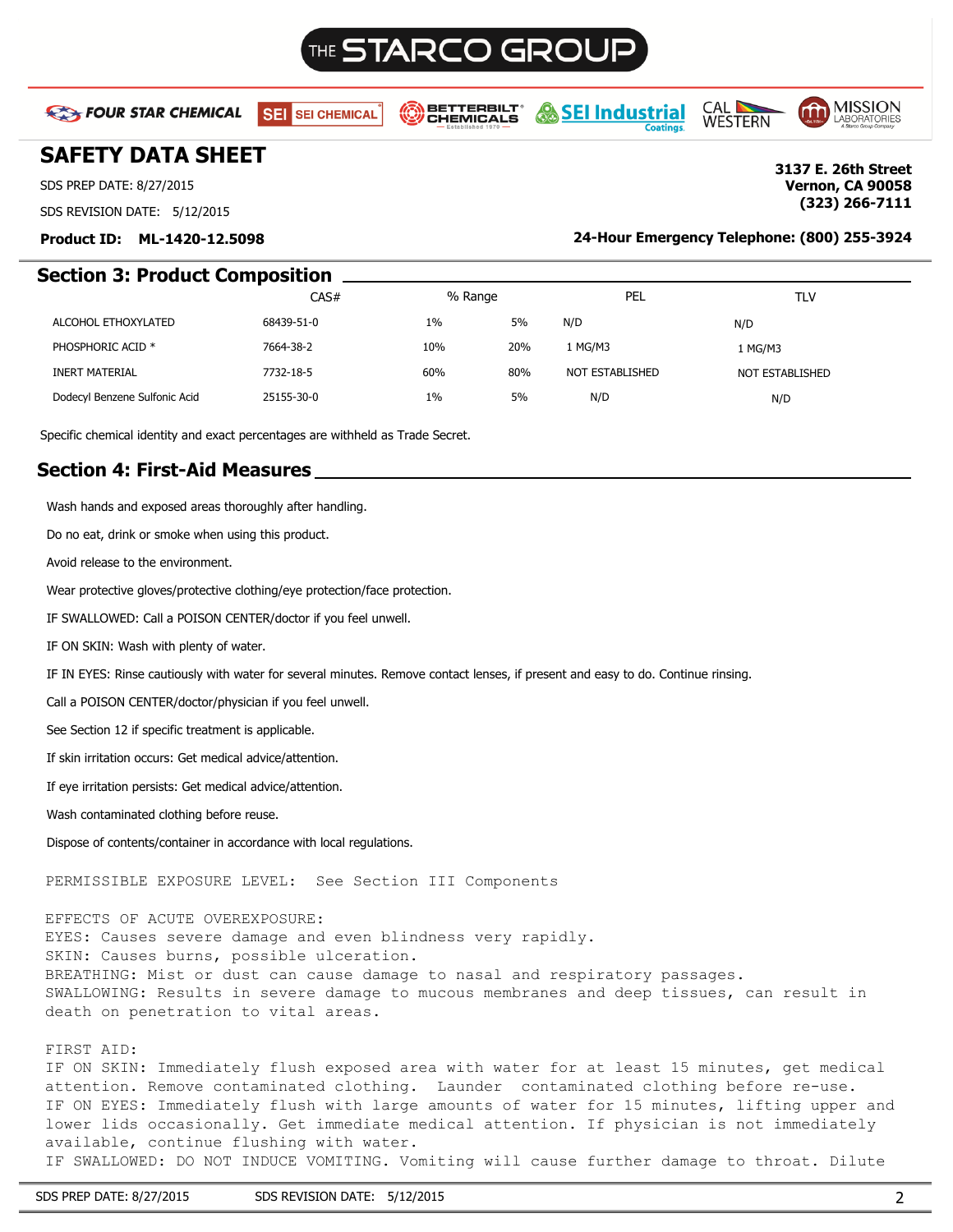

**BETTERBILT** 

CHEMICALS

SEI SEI CHEMICAL

**EXT FOUR STAR CHEMICAL** 

**SAFETY DATA SHEET 3137 E. 26th Street**

SDS PREP DATE: 8/27/2015

SDS REVISION DATE: 5/12/2015

**Product ID: ML-1420-12.5098 24-Hour Emergency Telephone: (800) 255-3924**

**CAL** 

**WESTERN** 

by giving water. Give milk of magnesia. Keep warm, quiet. get medical attention immediately. IF BREATHED: If affected, remove individual to fresh air. If breathing difficult, administer oxygen. If breathing has stopped give artificial respiration. Keep person warm, quiet and get medical attention. PRIMARY ROUTE(S) OF ENTRY: Inhalation, skin contact.

## **Section 5: Fire-Fighting Measures**

Wash hands and exposed areas thoroughly after handling.

Do no eat, drink or smoke when using this product.

Avoid release to the environment.

Wear protective gloves/protective clothing/eye protection/face protection.

IF SWALLOWED: Call a POISON CENTER/doctor if you feel unwell.

IF ON SKIN: Wash with plenty of water.

IF IN EYES: Rinse cautiously with water for several minutes. Remove contact lenses, if present and easy to do. Continue rinsing.

Call a POISON CENTER/doctor/physician if you feel unwell.

See Section 12 if specific treatment is applicable.

If skin irritation occurs: Get medical advice/attention.

If eye irritation persists: Get medical advice/attention.

Wash contaminated clothing before reuse.

Dispose of contents/container in accordance with local regulations.

FLASH POINT: Not applicable

EXPLOSIVE LIMIT: Not applicable

EXTINGUISHING MEDIA: Water, carbon dioxide or dry chemical

HAZARDOUS DECOMPOSITION PRODUCTS: May form toxic material: hydrogen chloride, acid vapors, etc.

FIREFIGHTING PROCEDURES: Wear self-contained breathing apparatus with a full face piece operated in the positive pressure demand mode and full body protection when fighting fires.

SPECIAL FIRE & EXPLOSION HAZARDS: Acids reacts with most metals to release hydrogen gas which can form explosive mixtures with air.

## **Section 6: Accidental Release Measures**

STEPS TO BE TAKEN IN CASE MATERIAL IS RELEASED OR SPILLED:

SMALL SPILL: Cover the contaminate surface with sodium bicarbonate or a soda ash/slaked lime mixture (50-50). Mix and add water if necessary to form a slurry. Scoop up slurry and wash site with soda ash solution.

LARGE SPILLS: Persons not wearing protective equipment should be excluded from area of spill until clean-up is completed. Stop spill at source. Dike to prevent spreading.

**Vernon, CA 90058 (323) 266-7111**

MISSION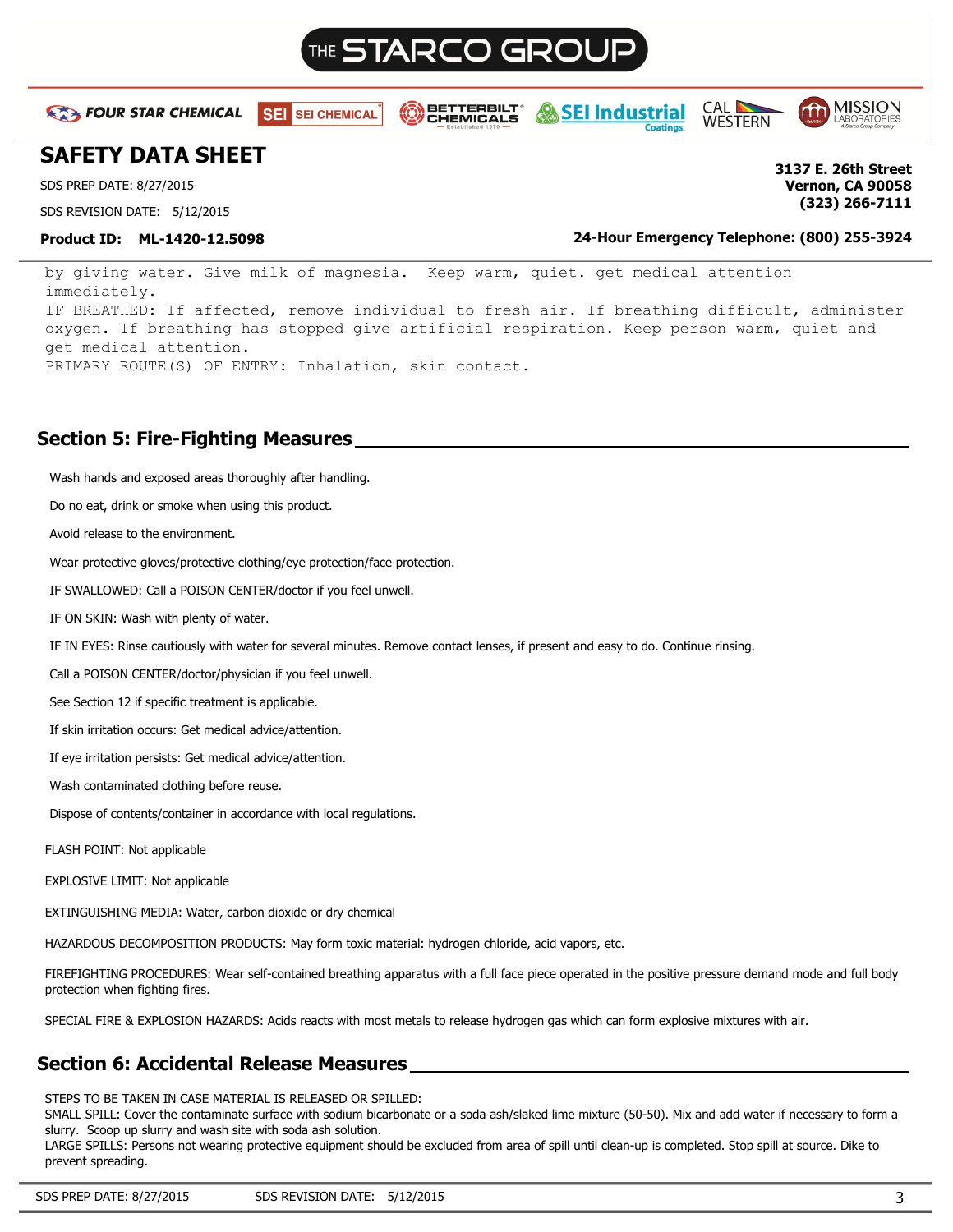# STARCO GRC

**BETTERBILT** 

CHEMICALS





**Vernon, CA 90058 (323) 266-7111**

## **SAFETY DATA SHEET 3137 E. 26th Street**

**EXA FOUR STAR CHEMICAL** 

SDS PREP DATE: 8/27/2015

SDS REVISION DATE: 5/12/2015

**Product ID: ML-1420-12.5098 24-Hour Emergency Telephone: (800) 255-3924**

WASTE DISPOSAL METHOD:

SMALL SPILL: Flush down drain with large amounts of water in accordance with applicable regulations.

SEI SEI CHEMICAL

LARGE SPILLS: Collect and add slowly to large volume of agitated solution of soda ash and slaked lime. Add neutralized solution to excess running water in accordance with applicable regulations.

## **Section 7: Handling and Storage**

Wash hands and exposed areas thoroughly after handling.

Do no eat, drink or smoke when using this product.

Avoid release to the environment.

Wear protective gloves/protective clothing/eye protection/face protection.

IF SWALLOWED: Call a POISON CENTER/doctor if you feel unwell.

IF ON SKIN: Wash with plenty of water.

IF IN EYES: Rinse cautiously with water for several minutes. Remove contact lenses, if present and easy to do. Continue rinsing.

Call a POISON CENTER/doctor/physician if you feel unwell.

See Section 12 if specific treatment is applicable.

If skin irritation occurs: Get medical advice/attention.

If eye irritation persists: Get medical advice/attention.

Wash contaminated clothing before reuse.

Dispose of contents/container in accordance with local regulations.

RESPIRATORY PROTECTION: If workplace exposure limit(s) of product or any component is exceeded (see section II), a NIOSH/MSHA approved supplied respirator is advised in absence of proper environmental control. OSHA regulations also permit other NIOSH/MSHA respirators (negative pressure type) under specified conditions. Engineering or administrative controls should be implemented to reduce exposure.

VENTILATION: Provide sufficient mechanical (general and/or local exhaust) ventilation to maintain exposure below TLV(S).

PROTECTIVE GLOVES: Wear resistant gloves such as: Natural rubber, neoprene.

EYE PROTECTION: Chemical splash goggles and face shield (8" min) in compliance with osha regulations are advised; however OSHA regulations also permit other type safety glasses.

OTHER PROTECTIVE EQUIPMENT: To prevent skin contact, wear impervious clothing and boots.

## **Section 8: Exposure Control / Personal Protection**

Wash hands and exposed areas thoroughly after handling.

Do no eat, drink or smoke when using this product.

Avoid release to the environment.

Wear protective gloves/protective clothing/eye protection/face protection.

IF SWALLOWED: Call a POISON CENTER/doctor if you feel unwell.

IF ON SKIN: Wash with plenty of water.

IF IN EYES: Rinse cautiously with water for several minutes. Remove contact lenses, if present and easy to do. Continue rinsing.

Call a POISON CENTER/doctor/physician if you feel unwell.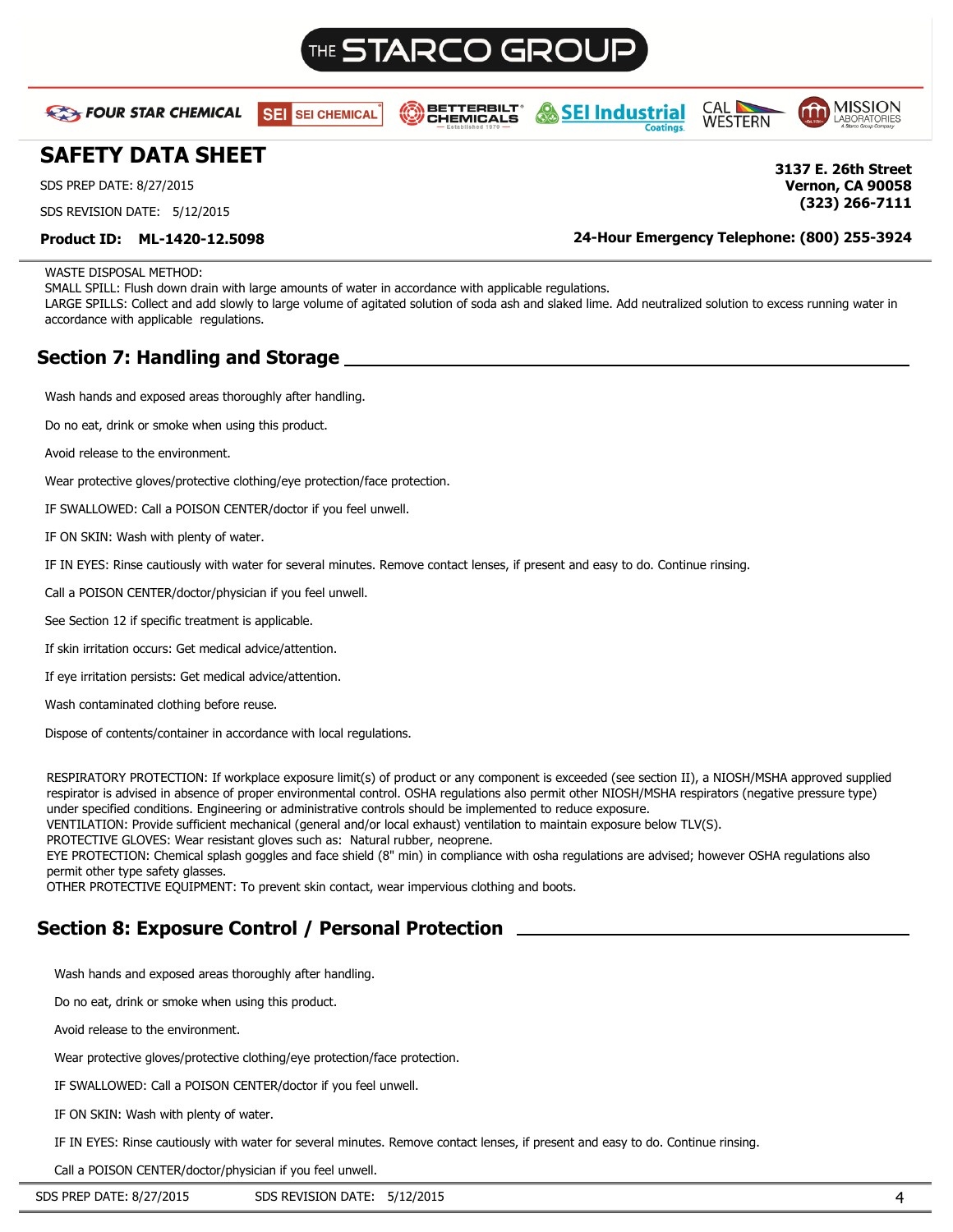# THE **STARCO GROI**

**EXA FOUR STAR CHEMICAL** 

SEI SEI CHEMICAL





## **SAFETY DATA SHEET 3137 E. 26th Street**

SDS PREP DATE: 8/27/2015

SDS REVISION DATE: 5/12/2015

**Product ID: ML-1420-12.5098 24-Hour Emergency Telephone: (800) 255-3924**

**(323) 266-7111**

**Vernon, CA 90058**

See Section 12 if specific treatment is applicable.

If skin irritation occurs: Get medical advice/attention.

If eye irritation persists: Get medical advice/attention.

Wash contaminated clothing before reuse.

Dispose of contents/container in accordance with local regulations.

RESPIRATORY PROTECTION: If workplace exposure limit(s) of product or any component is exceeded (see section II), a NIOSH/MSHA approved supplied respirator is advised in absence of proper environmental control. OSHA regulations also permit other NIOSH/MSHA respirators (negative pressure type) under specified conditions. Engineering or administrative controls should be implemented to reduce exposure.

VENTILATION: Provide sufficient mechanical (general and/or local exhaust) ventilation to maintain exposure below TLV(S).

PROTECTIVE GLOVES: Wear resistant gloves such as: Natural rubber, neoprene.

EYE PROTECTION: Chemical splash goggles and face shield (8" min) in compliance with osha regulations are advised; however OSHA regulations also permit other type safety glasses.

OTHER PROTECTIVE EQUIPMENT: To prevent skin contact, wear impervious clothing and boots.

## **Section 9: Product Properties**

Flash Point (CCP): Boiling Point for Product: Vapor Pressure for Product: Vapor Density for Product: Specific Gravity: V.O.C.: Water Solubility: Appearance:  $> 200 F$ > 212 F ND ND 1.08 0% by weight complete red Viscous Liquid PH: 1.0 +/- 0.5

## **Section 10: Stability and Reactivity**

HAZARDOUS POLYMERIZATION: Cannot occur.

STABILITY: Stable

INCOMPATIBILITY: Avoid contact with: Strong alkalies, alkali metals.

## **Section 11: Toxicological Information**

### PHOSPHORIC ACID \* 7664-38-2

**Routes of Entry:** Absorbed through skin. Dermal contact. Eye contact. Inhalation. Ingestion.

**Toxicity to Animals:** Acute oral toxicity (LD50): 1530 mg/kg [Rat]. Acute dermal toxicity (LD50): 2740 mg/kg [Rabbit].

**Chronic Effects on Humans:** May cause damage to the following organs: blood, liver, skin, eyes, bone marrow.

**Other Toxic Effects on Humans:** Extremely hazardous in case of inhalation (lung corrosive). Very hazardous in case of skin contact (irritant), of ingestion. Hazardous in case of skin contact (corrosive, permeator), of eye contact (corrosive).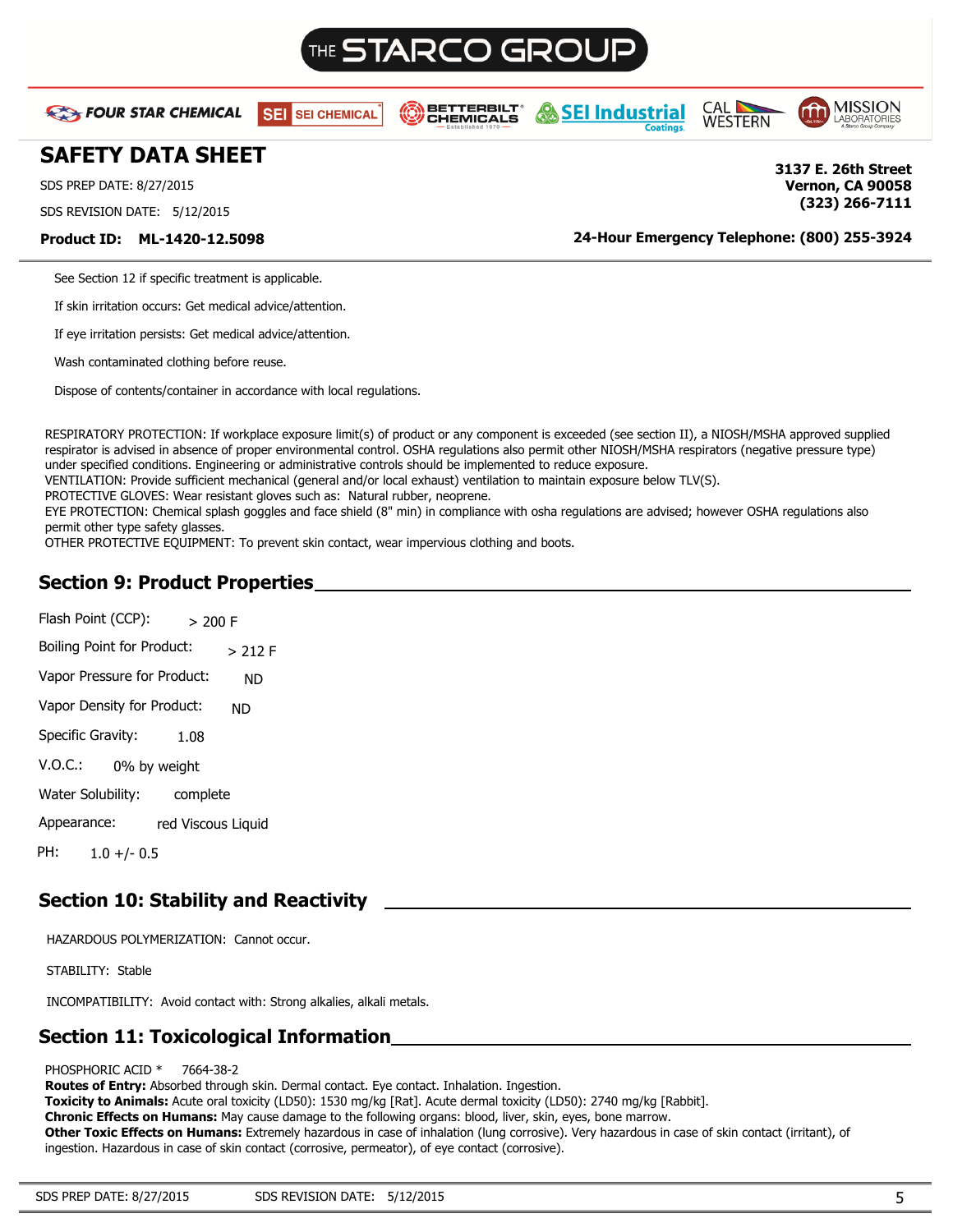

Dodecyl Benzene Sulfonic Acid (DDBSA) 25155-30-0 **Acute oral toxicity:** LD50 Mouse: 1000 mg/Kg

## **Section 12: Ecological Information**

ALCOHOL ETHOXYLATED PROPOXYLATED 68439-51-0 LC50 (water Flea): 72 ppm LC50 (flathead Minnow): 13 ppm

PHOSPHORIC ACID \* 7664-38-2 **Ecotoxicity (aquatic and terrestrial):** DL50 12 hours@ pH of 3 – 3.5 DL50 (12 hours): pH 4.6 (Daphnia Magna)

If applicable, IARL, NPT and OSHA carcinogens and chemicals subject to the reporting requirements of SARA Title III, Section 313 are identified in Section III with an "\*". Additional ecological information is Not Determined.

## **Section 13: Disposal Information**

Wash hands and exposed areas thoroughly after handling.

Do no eat, drink or smoke when using this product.

Avoid release to the environment.

Wear protective gloves/protective clothing/eye protection/face protection.

IF SWALLOWED: Call a POISON CENTER/doctor if you feel unwell.

IF ON SKIN: Wash with plenty of water.

IF IN EYES: Rinse cautiously with water for several minutes. Remove contact lenses, if present and easy to do. Continue rinsing.

Call a POISON CENTER/doctor/physician if you feel unwell.

See Section 12 if specific treatment is applicable.

If skin irritation occurs: Get medical advice/attention.

If eye irritation persists: Get medical advice/attention.

Wash contaminated clothing before reuse.

Dispose of contents/container in accordance with local regulations.

WASTE DISPOSAL METHOD: Consult local authorities for proper waste disposal procedures. Empty de-pressurized containers can not be reused. Cans which are pressurized or contain liquid must be disposed of in a permitted waste management facility. Consult Federal, State, and local disposal authorities for approved procedures.

## **Section 14: Transportation Information**

DOT Proper Shipping Name: UN1805

Phosphoric Acid Solution

|--|